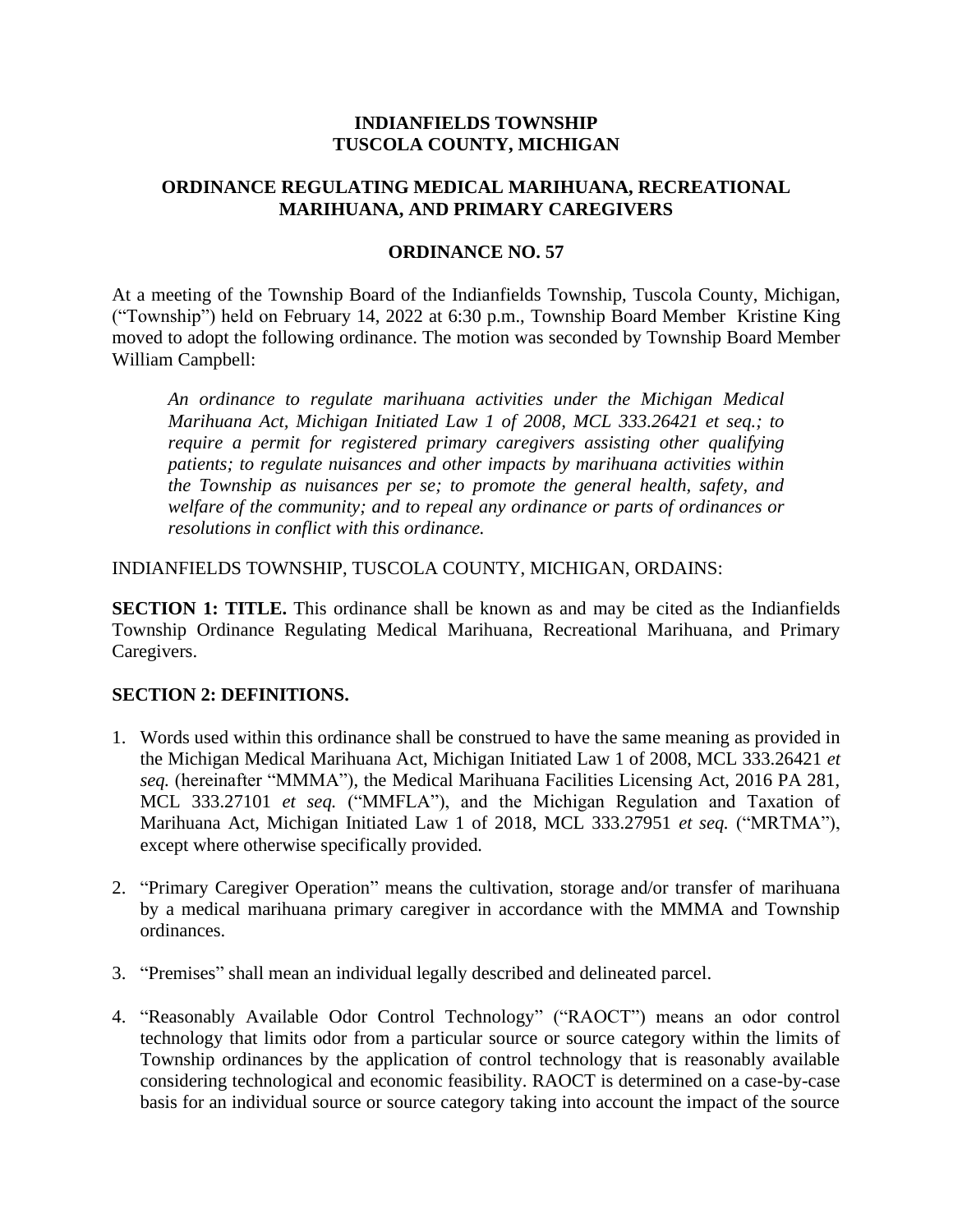upon air quality, the availability of additional controls, the emission reduction to be achieved by additional controls, the impact of additional controls on air quality, and the capital and operating costs of the additional controls.

**SECTION 3: PROHIBITION OF UNLAWFUL MARIHUANA ACTIVITIES.** The acquisition, possession, cultivation, use, delivery, distribution, processing, or transfer of marihuana to treat or alleviate a debilitating medical conditions prohibited except in compliance with the MMMA and local ordinances*.* This ordinance does not prohibit the acquisition, possession, cultivation, use, delivery, or transfer of marihuana by individuals over the age of twenty-one (21)pursuant to the MRTMA. This ordinance shall not be construed to permit marihuana establishments or facilities to operate within the Township.

**SECTION 4: PRIMARY CAREGIVER ASSISTING OTHER QUALIFYING PATIENTS; PERMIT REQUIRED; EXCEPTION.** To ensure the health, safety, and welfare of the community, ensure compliance with the MMMA, and ensure compliance with this ordinance, a Primary Caregiver Operations required to acquire a permit from the Township by submitting an application with the required information below with any required application fee.

- 1. An applicant that desires to operate a Primary Caregiver Operation must obtain a permit from the Township by submitting a written application containing all of the information below. The Township Clerk or their designee may create an application form for such permits, and if created, an applicant must submit their permit application using that form. The Township Board may establish by resolution a required application fee under the ordinance.
- 2. The permit application shall include:
	- a. The applicant's name, address, phone number, and e-mail address;
	- b. The address of the premises where marihuana will be acquired, possessed, cultivated, processed, used, or transferred;
		- i. If the applicant does not own the premises where marihuana will be acquired, possessed, cultivated, processed, used, or transferred, he or she must provide written documentation outlining that such activities are permitted on the premises or indicating some ownership interest (e.g., a lease).
	- c. A copy of the current state registration card issued to the primary caregiver;
	- d. A full description of the nature and types of equipment which will be used in marihuana cultivation and processing;
	- e. A narrative describing the security measures the primary caregiver will use to ensure that no one unlawfully accesses marihuana and outlining whether the primary caregiver will reside on the premises hosting the Primary Caregiver Operation;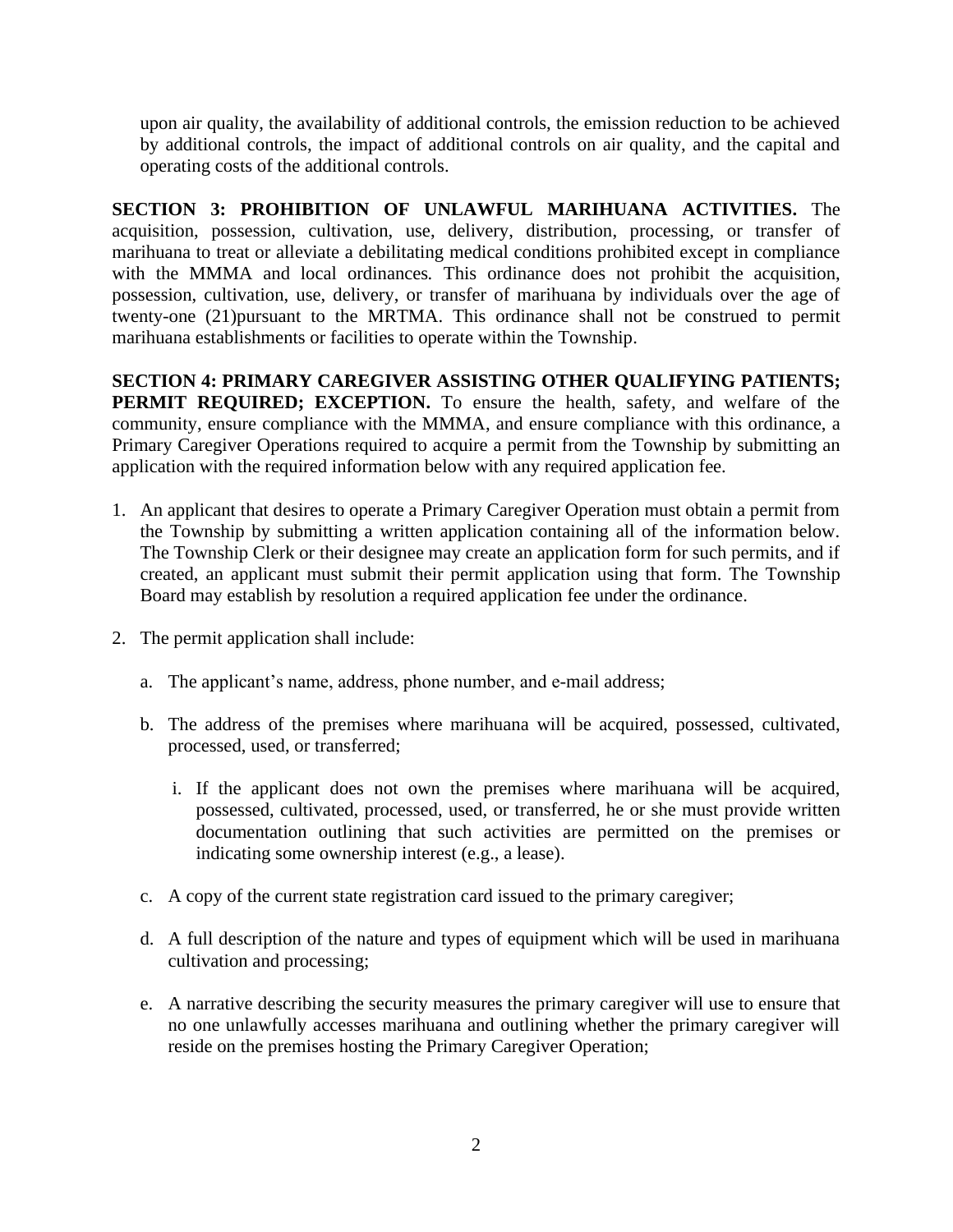- f. A description of the location at which the marihuana cultivation, processing, use, and or transfer will take place;
- g. A sketch plan of the premises identifying the key areas where marihuana cultivation, processing, use, or transfer will take place, including the location of any chemicals used in the processing and the storage of waste products while being maintained on the premises;
- h. A plan for the disposal of marihuana and related byproducts that will be used;
- i. Information related to the amps rating of the electric power service to be used to support the Primary Caregiver Operation, if known;
- j. A narrative explaining how the Primary Caregiver Operation will meet all standards outlined in Section 5 and 6 of this ordinance; and
- k. The number of marihuana plants that will be cultivated and processed.
- 3. The Township Board, or its designated representative, shall review a complete application, with supporting materials, and shall approve, approve with conditions, or deny a permit based upon compliance with this ordinance. The basis for a denial shall be stated in writing.
- 4. Information treated as confidential under the MMMA, including the primary caregiver registry identification card and any information about qualifying patients associated with the primary caregiver, which is received by the Township, shall be maintained separately from public information submitted in support of the application. It shall not be distributed or otherwise made available to the public and shall not be subject to disclosure under the Freedom of Information Act.
- 5. A permit for a Primary Caregiver Operation shall remain valid for five (5) years following its approval.

**SECTION 5: PRIMARY CAREGIVER OPERATIONS REGULATIONS.** All Primary Caregiver Operations are subject to the following specific regulations to ensure compliance with state and local laws and to promote the health, safety, and general welfare of Township residents and visitors.

- 1. The minimum lot size for a Primary Caregiver Operation is five(5) acres. The Township may waive the minimum lot size requirement if an applicant for a Primary Caregiver Operation can provide written documentation in an application for a permit under this ordinance showing that a proposed Primary Caregiver Operation: (1) is able to effectively meet the requirements of this ordinance; and (2) will not impose nuisances on neighboring properties despite being on a lot that is less than five (5) acres.
- 2. There shall be no more than one Primary Caregiver Operation per premises.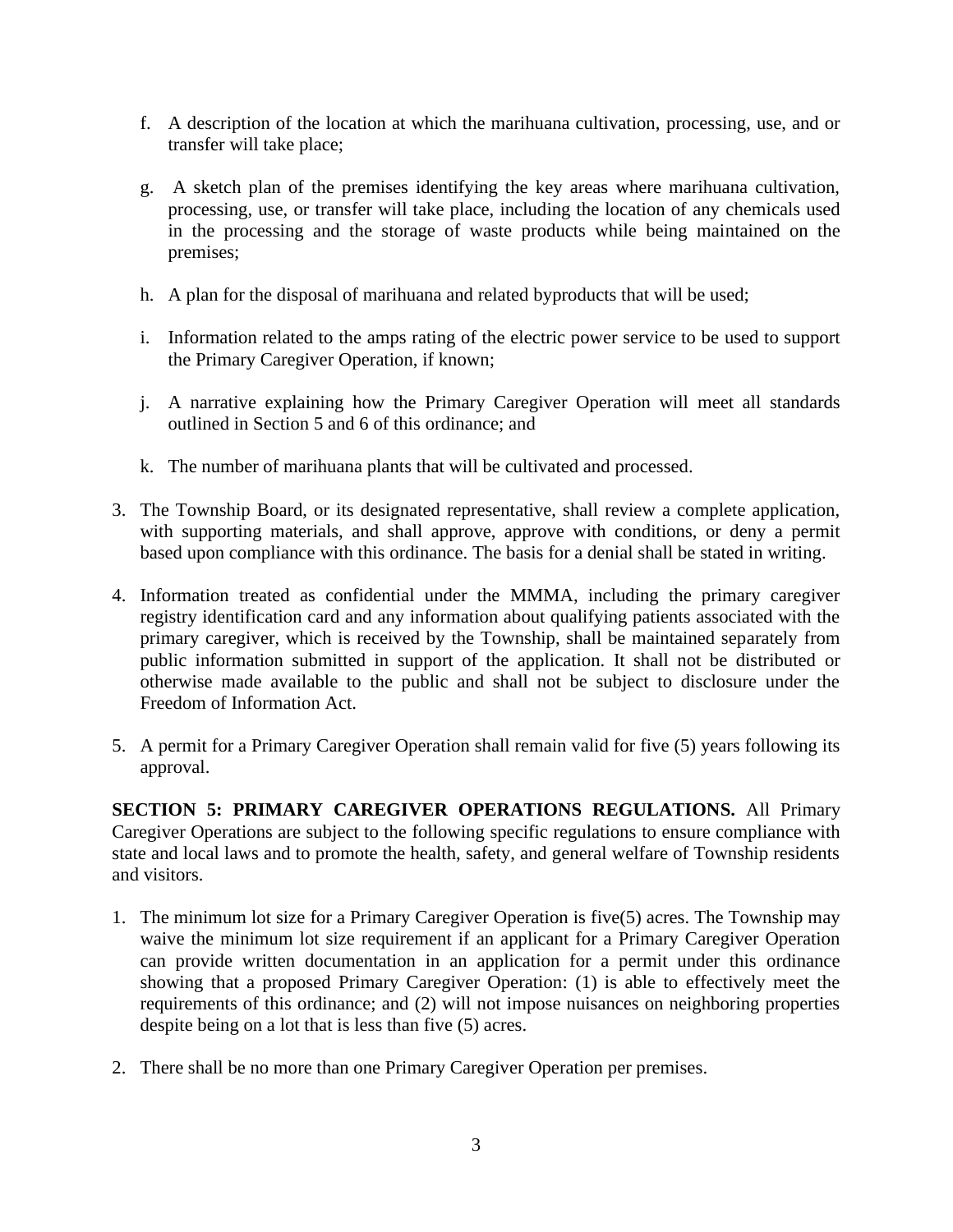- 3. All lighting shall be subject to the following general operating standards:
	- a. All lighting shall be directed away from and be shielded from adjacent properties and shall be so arranged as to not adversely affect adjacent properties or driver visibility on adjacent public roads.
	- b. All lighting shall be shielded to the extent possible to reduce glare and visibility.
	- c. Grow lights shall not be used before 6:00 a.m. local time and shall not be used after 9:00 p.m. local time where they are visible from any adjacent properties or rights-of-way.
- 4. The operation and design shall minimize any impact to adjacent uses, including the control of any odor by maintaining and operating an air scrubbing and carbon filtration systemso that no odor is detectable at the property line of the premises, unless the Township Board or its designated representative approves a Reasonably Available Odor Control Technology for a specific premises.
- 5. No signs or advertisements related to a Primary Caregiver Operation shall be permitted on the exterior of any structure on the premises.
- 6. To ensure compliance with all applicable requirements and laws, the portion of any building or structure where a primary caregiver assisting other patients acquires, possesses, cultivates, processes, transfers, or uses marihuana is subject to inspection and approval by a Township representative, including, but not limited to: (1) a code enforcement officer; (2) a law enforcement official serving the Township; or (3) a building official. Moreover, any premises and all enclosed, locked facilities on a premises with a Primary Caregiver Operation shall be available for inspection upon reasonable request by a building official, code enforcement officer, law enforcement official, or the Township Supervisor.
- 7. Marihuana cultivation, processing, use, and transfer shall be maintained in compliance with the requirements of Township ordinances, materials submitted with a permit application, and the MMMA. Any departure shall be grounds to revoke a permit at a hearing in front of the Township Board and for the Township to take other lawful actions to abate such nuisance. If a permit is revoked, an applicant shall not engage in a Primary Caregiver Operation unless and until a new permit is granted.

**SECTION 6: GENERALLY APPLICABLE MARIHUANA REGULATIONS.** The regulations below shall apply to any individual or entity within the Township that uses, possesses, grows, transports, or conducts activities with marihuana, including Primary Caregiver Operations, in order to ensure compliance with state and local laws and to promote the health, safety, and general welfare of Township residents and visitors.

1. Marihuana grown on any premises for personal use must comply with the applicable provisions of the MMMA or MRTMA unless authorized as a licensed Primary Caregiver Operation or operating consistent with state and local law.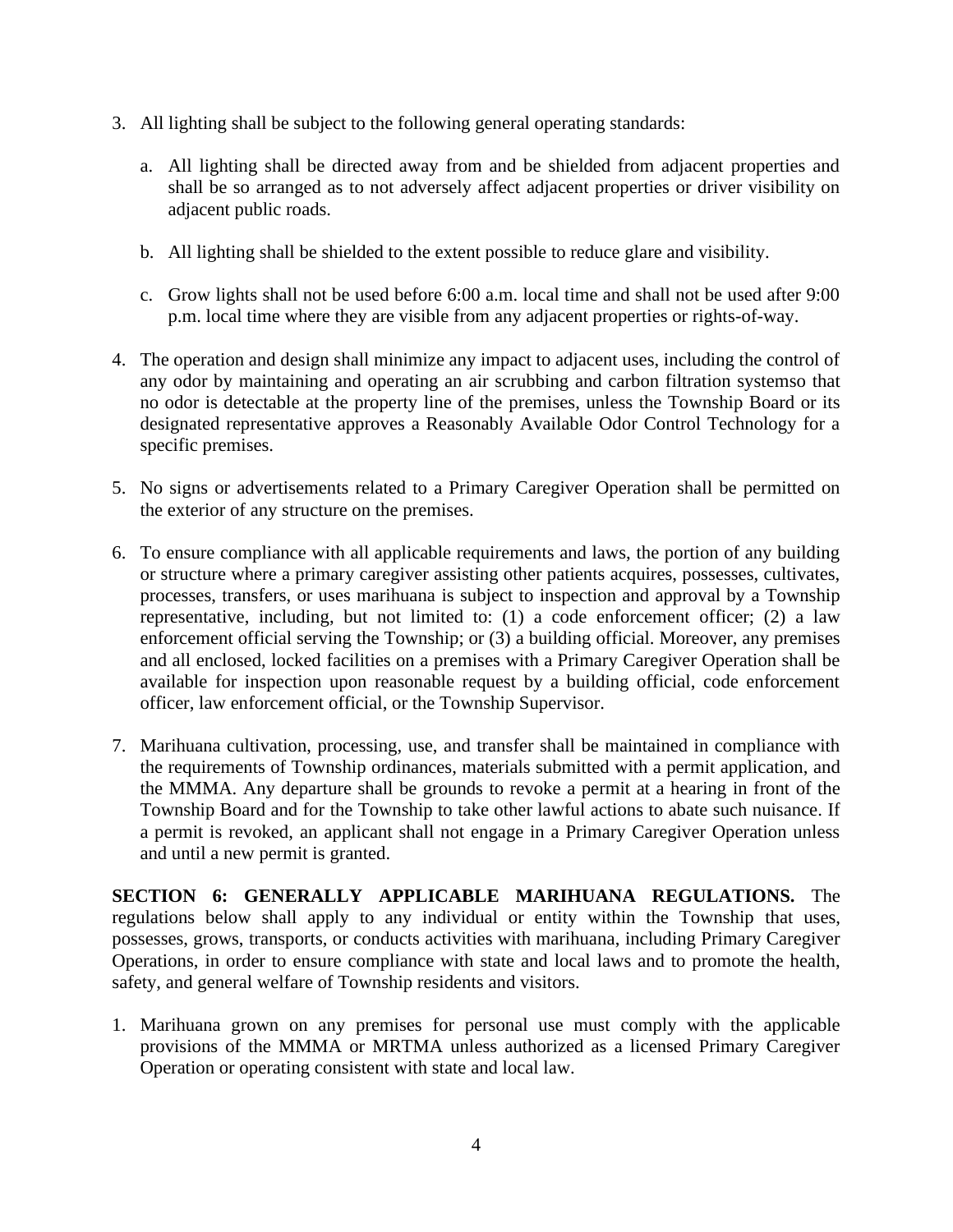- 2. The acquisition, possession, cultivation, use, delivery, distribution, processing, sale, or transfer of marihuana within the Township shall not create a public nuisance which unreasonably disturbs or annoys the quiet, comfort, or repose of a reasonable person of normal sensitivities in the vicinity. No person shall commit, create, or maintain such public nuisance including by reason of noise, vibration, traffic, parking, glare, fumes, odor, unsanitary or unsightly conditions, fire hazard, light pollution, toxic chemicals, or other public nuisance conditions that would offend a reasonable person of normal sensitivities.
- 3. Any person or entity with marihuana on a premises shall control any odor from their premises by regularly maintaining and operating an air scrubbing and carbon filtration system so that no odor from the acquisition, possession, cultivation, processing, transfer, sale, or use of marihuana is detectable at the property line of the premises, unless the Township Board or its designated representative, approves of Reasonably Available Odor Control Technology for a specific premises or if lawful activities associated with marihuana activities on a premises do not cause detectable odors at property lines.
- 4. All lighting associated with marihuana activities shall be directed away from and be shielded from adjacent properties without alteration a building (e.g., boarded up windows) and shall be so arranged as to not adversely affect adjacent properties or driver visibility on adjacent public roads.
- 5. Any storage of chemicals used for marihuana such as herbicides, pesticides, and fertilizers shall be stored in a reasonably safe and prudent manner.
- 6. Any person or entity shall use lawful methods to dispose of waste or by-products from any lawful marihuana activities allowed within the Township according to all applicable local, state, and federal laws and regulations.
- 7. All marihuana activities conducted by a person or entity must comply with applicable Michigan or local laws.

# **SECTION 7: VIOLATIONS AND PENALTIES.**

- 1. Any person who disobeys, neglects, or refuses to comply with any provision of this ordinance, or who causes, allows, or consents to any of the same shall be deemed to be responsible for a violation of this ordinance. A violation of this ordinance is deemed a nuisance per se.
- 2. Violations of this ordinance are municipal civil infractions, punishable by a fine of \$500.00, along with any costs, direct or indirect expenses, or attorney fees that the Township incurs in connection with the infraction. The Township, in prosecuting the infraction, may request the Court issue a writ or order compelling compliance with the ordinance pursuant to MCL 600.8727 and MCL 600.8302, together with all other remedies pursuant to MCL 600.8701, *et seq.*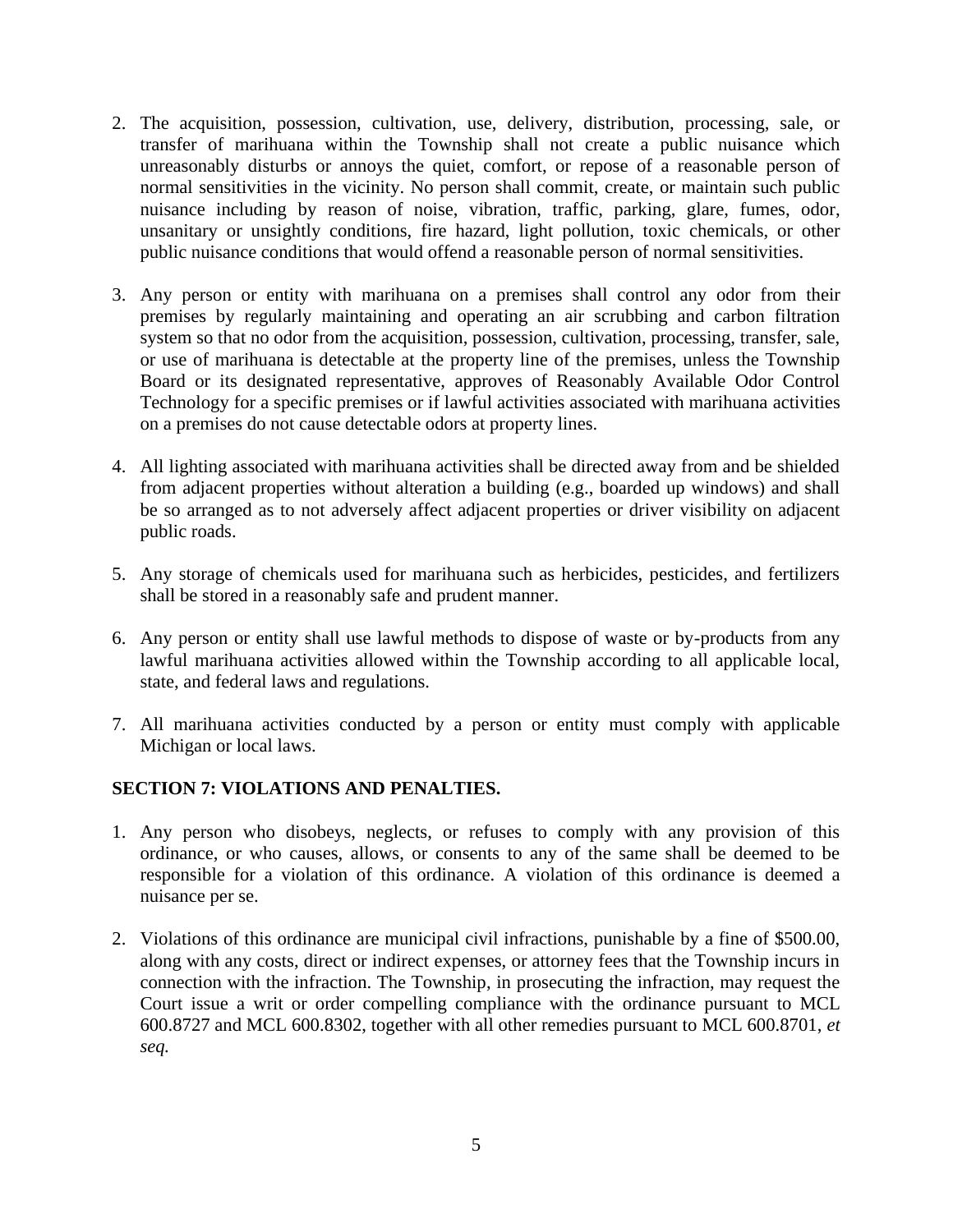- 3. The Township may seek injunctive relief against persons alleged to be in violation of this ordinance and any other relief available at law or equity.
- 4. Each day during which any violation continues shall be deemed a separate offense.
- 5. This ordinance shall be administered and enforced by theTuscola County Sheriff's Department or other official or representative authorized by the Township,or by such other person(s) as designated by the Township Supervisor from time to time.The ordinance enforcement duties herein authorized shall include:
	- a. Investigation of ordinance violations;
	- b. Issuing and serving Municipal Civil Infraction Citations as authorized under the Revised Judicature Act, Public Act 12 of 1994, MCL 600.8396, as amended;
	- c. Appearance in court or other judicial proceedings to assist in the prosecution of ordinance violators; and
	- d. Such other ordinance enforcing duties as may be delegated by the Township Supervisor or assigned by the Township Attorney.

**SECTION 8: SEVERABILITY.** The provisions of this ordinance are hereby declared to be severable. If any clause, sentence, word, section, or provision is hereafter declared void or unenforceable for any reason by a court of competent jurisdiction, it shall not affect the remainder of this ordinance which shall continue in full force and effect.

**SECTION 9: REPEAL.** All ordinances or parts of ordinances in conflict with this ordinance are hereby repealed. Except to the extent that there is a conflict, this ordinance does not repeal or amend Township ordinances or resolutions prohibiting marihuana facilities or establishments under the MMFLA or MRTMA.

**SECTION 10: EFFECTIVE DATE.** This ordinance shall take effect thirty (30) days after notice of its adoption is published in a local newspaper.

**SECTION 11: SAVINGS CLAUSE.** Except as expressly amended or repealed by this ordinance, the balance of the Indianfields Township ordinances, as amended, shall remain unchanged and in full force and effect.

YEAS: K. King, Woloshen, E. King, Campbell

Nays: None

ORDINANCE DECLARED ADOPTED.

\_\_\_\_\_\_\_\_\_\_\_\_\_\_\_\_\_\_\_\_\_\_\_\_\_\_\_\_\_\_\_\_\_\_\_\_\_\_\_\_\_\_\_\_ William Campbell, Indianfields Township Supervisor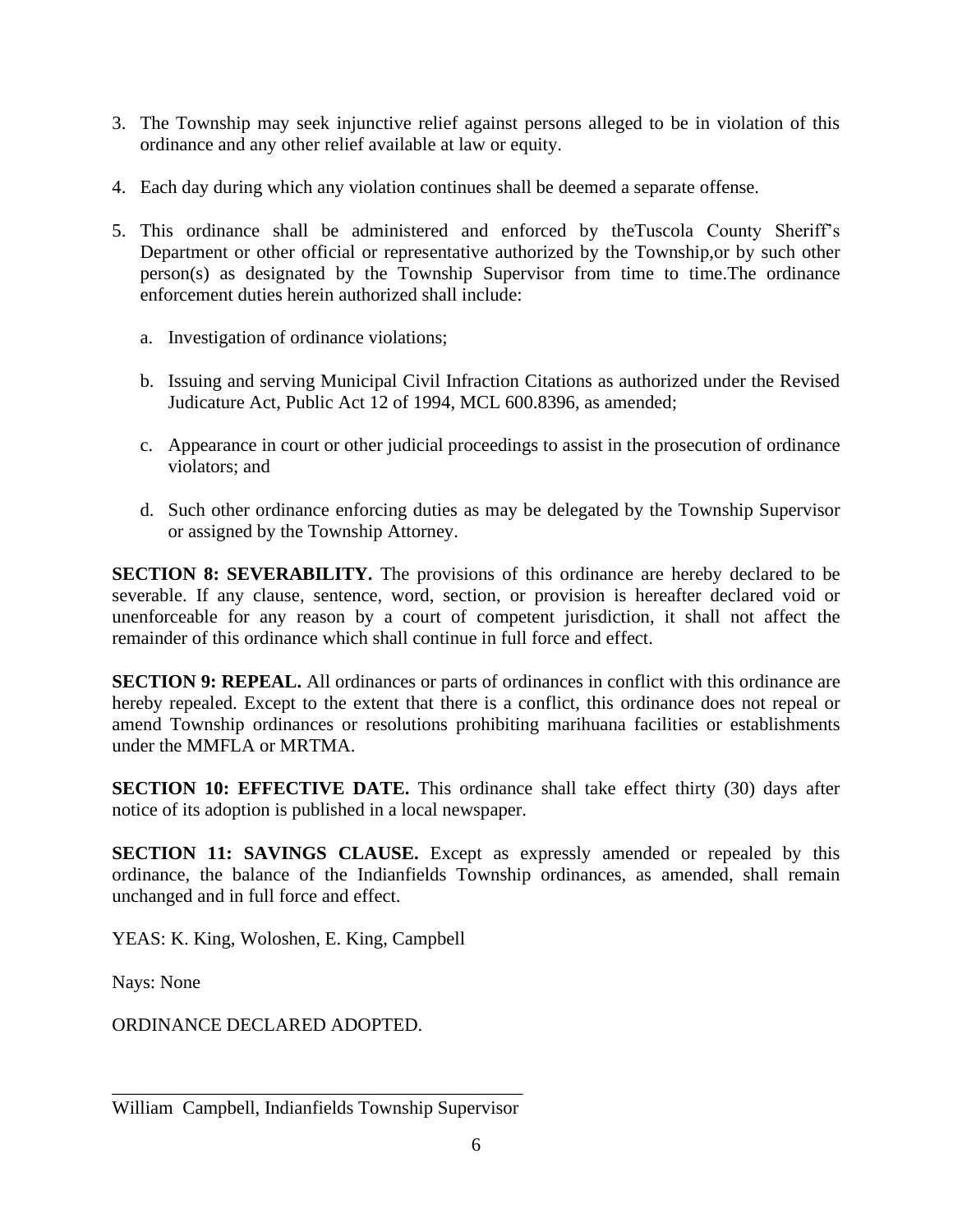# **CERTIFICATION**

I hereby certify that:

- 1. The above is a true copy of the said ordinance, adopted by the Indianfields Township Board, at a duly scheduled and noticed meeting, of that Township Board held on February 14, 2022, pursuant to the required statutory procedures.
- 2. A summary of this ordinance was duly published in the Advertiser, a newspaper that circulates within Indianfields Township, on February 23, 2022.
- 3. Within 1 week after such publication, I recorded this ordinance in a book of ordinances kept by the Township, for that purpose, including the date of passage of the ordinance, the names of the members of the township board voting, and how each member voted.
- 4. I filed an attested copy of this ordinance with the Tuscola County Clerk on February 24, 2022.

 William E. Campbell Indianfields Township Supervisor

\_\_\_\_\_\_\_\_\_\_\_\_\_\_\_\_\_\_\_\_\_\_\_\_\_\_\_\_\_\_\_\_\_\_